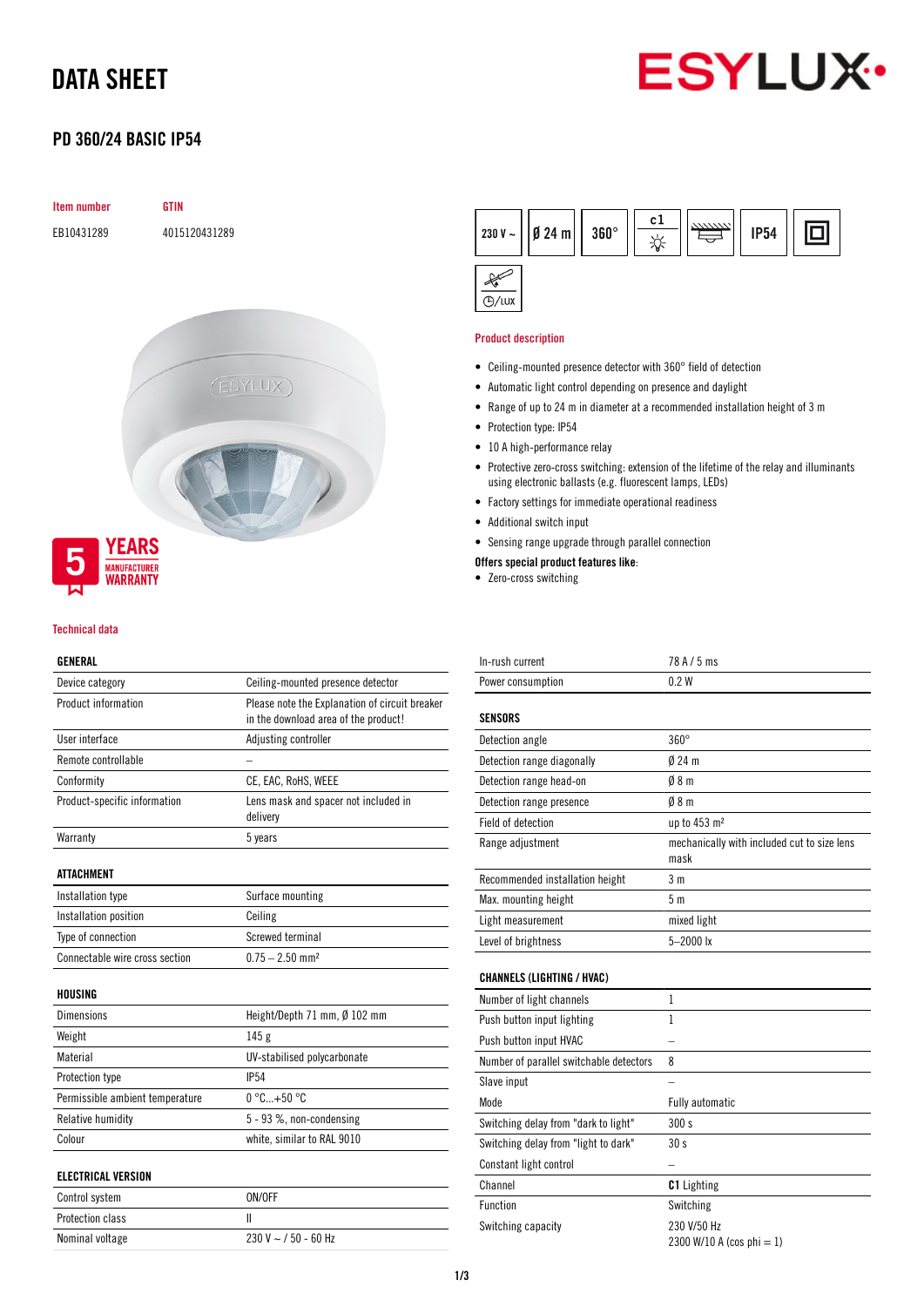# DATA SHEET



## PD 360/24 BASIC IP54

| Item number                | <b>GTIN</b>                             |                                |                                |                                                                                            |                                  |               |
|----------------------------|-----------------------------------------|--------------------------------|--------------------------------|--------------------------------------------------------------------------------------------|----------------------------------|---------------|
| EB10431289                 | 4015120431289                           |                                |                                |                                                                                            |                                  |               |
|                            |                                         | 1150 VA/5 A (cos phi = $0,5$ ) |                                | Push button input                                                                          | $\checkmark$                     |               |
|                            |                                         | 600 W LED                      |                                | Impulse mode                                                                               | ✓                                |               |
| Switch contact             |                                         | make contact / non-floating    |                                | Switch-off delay time                                                                      | 15 s30 min (adjustable in steps) |               |
|                            |                                         |                                |                                |                                                                                            |                                  |               |
| <b>Factory settings</b>    |                                         |                                |                                |                                                                                            |                                  |               |
| Channel                    |                                         | C1 Lighting                    |                                | Switch-off delay time                                                                      | 5 min                            |               |
|                            | Level of brightness/switching threshold | 500 lx                         |                                |                                                                                            |                                  |               |
| <b>Accessories</b>         |                                         |                                |                                |                                                                                            |                                  |               |
| <b>Product designation</b> |                                         | Item number                    | <b>Product description</b>     |                                                                                            |                                  | <b>GTIN</b>   |
| Cover                      |                                         |                                |                                |                                                                                            |                                  |               |
| BASIC IP54 24 LENS MASK    |                                         | EB10423505                     | Spare part Lens mask 24 m IP54 |                                                                                            |                                  | 4015120423505 |
| Protection                 |                                         |                                |                                |                                                                                            |                                  |               |
| BASKET GUARD ROUND LARGE   |                                         | EM10425608                     |                                | Basket guard for presence and motion detectors and smoke detectors, Ø 180 mm, height 90 mm |                                  | 4015120425608 |
| <b>Dimension drawing</b>   |                                         |                                |                                | <b>Field of detections</b>                                                                 | <b>Detection range</b>           |               |
|                            | $Ø$ 101 mm                              |                                |                                |                                                                                            | Diagonally (A)                   | $Ø$ 24 m      |
| $73 \text{ mm}$            |                                         |                                | 360°                           | $\blacksquare$ Frontal (B)                                                                 | Ø 8 m                            |               |
|                            |                                         |                                |                                | $\blacksquare$ Presence area (C)                                                           | Ø8m                              |               |